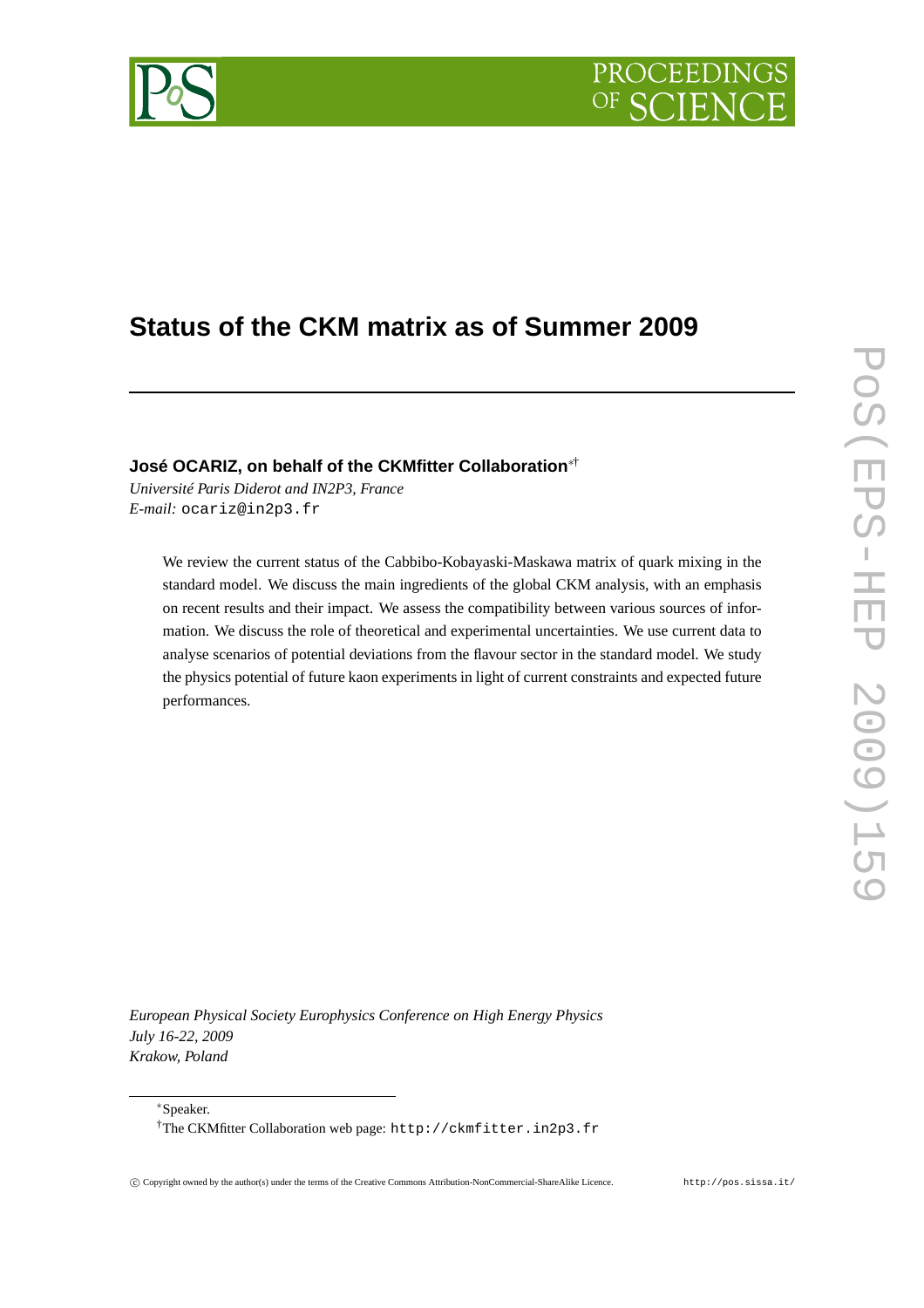## **Introduction**

Within the standard model (SM), quark mixing is described by the unitary Cabibbo-Kobayashi-Maskawa (CKM) mixing matrix [1]. For three generations of quarks, the CKM matrix has 4 parameters, including an irreducible CP-odd phase. A non-vanishing value for this phase provides a mechanism for CP violation in the quark sector; therefore testing the CKM mechanism of quark mixing and CP violation provides an important test of the SM. An update on a global analysis of the CKM matrix is succintly described here.

#### **The global CKM fit**

The global fit to the parameters of the CKM matrix is based on a frequentist approach, including a specific *RFit* treatment to deal with theoretical uncertainties [2]. Only observables for which a good theoretical control is consensual are used. Details on the experimental and theoretical inputs, together with relevant references, can be found in the CKMfitter web page [3].

An exact Wolfenstein-like [4] parametrisation of the CKM matrix is used, in terms of four parameters  $A, \lambda, \bar{\rho}, \bar{\eta}$  defined as

$$
\lambda^{2} = \frac{|V_{us}|^{2}}{|V_{us}|^{2} + |V_{ud}|^{2}} \quad , \quad A^{2} \lambda^{4} = \frac{|V_{cb}|^{2}}{|V_{us}|^{2} + |V_{ud}|^{2}} \quad , \quad \bar{\rho} + i\bar{\eta} = -\frac{V_{ud}V_{ub}^{*}}{V_{cd}V_{cb}^{*}}.
$$
 (1)

The first two parameters  $\lambda$  and A are unsensitive to CP violation;  $\lambda$  is determined with high accuracy from nuclear processes and semileptonic kaon decays, and *A* is extracted from the decay rate of charmed semileptonic *B* decays to a few percent accuracy. The remaining parameters  $\bar{\rho}$  and  $\bar{\eta}$ define the apex of the so-called unitarity triangle (UT). Information on the UT is extracted from measurements of observables related to its sides and angles.

Numerical inputs from several hadronic quantities are mandatory for the fits. These hadronic parameters limit the precision on the determination of the observables involving loop processes such as  $\Delta m_d$ ,  $\Delta m_s$ ,  $|\varepsilon_K|$ , and also the tree decay  $B^+ \to \tau^+ \nu$ . We rely on lattice QCD (LQCD) simulations to estimate these quantities, for which we set up our own average [5].

Fig. 1 (Left) shows the global CKM fit results in the  $(\bar{p}, \bar{\eta})$  plane. The fitted values of the CKM parameters are:  $A = 0.8116_{-0.0241}^{+0.0097}$ ,  $\lambda = 0.22521 \pm 0.00082$ ,  $\bar{\rho} = 0.139_{-0.027}^{+0.025}$ , and  $\bar{\eta} = 0.341_{-0.015}^{+0.016}$ . A good overall consistency at 95% confidence level (CL) is seen, providing strong evidence on the dominance of the CKM mechanism in quark mixing and CP violation.

## $\mathbf{B}^+ \rightarrow \rho^+ \rho^0$  and the CKM angle  $\alpha$

As shown on Fig. 1 (Right), the CKM angle  $\alpha$  is now determined to an accuracy of a few percent:  $\alpha = 89.0^{+4.4}_{-4.2}$  degrees, and is in excellent agreement with the global CKM fit, for which a constraint excluding this measurement from the fit gives  $\alpha = 95.6^{+3.3}_{-8.8}$  degrees. The increase in accuracy is essentially driven by the updated *BABA*R measurement of the  $B^+\to \rho^+\rho^0$  decay rate [6], whose new value enhances significantly the impact of the isospin analysis of  $B \to \rho \rho$  modes and the extraction of  $\alpha$ . As  $\alpha$  provides now a stringent constraint on the CKM matrix (second only to  $\sin 2\beta$  in importance), we checked that possible systematics from the assumption of isospin symmetry would yield a limited impact on the current determination of  $\alpha$ .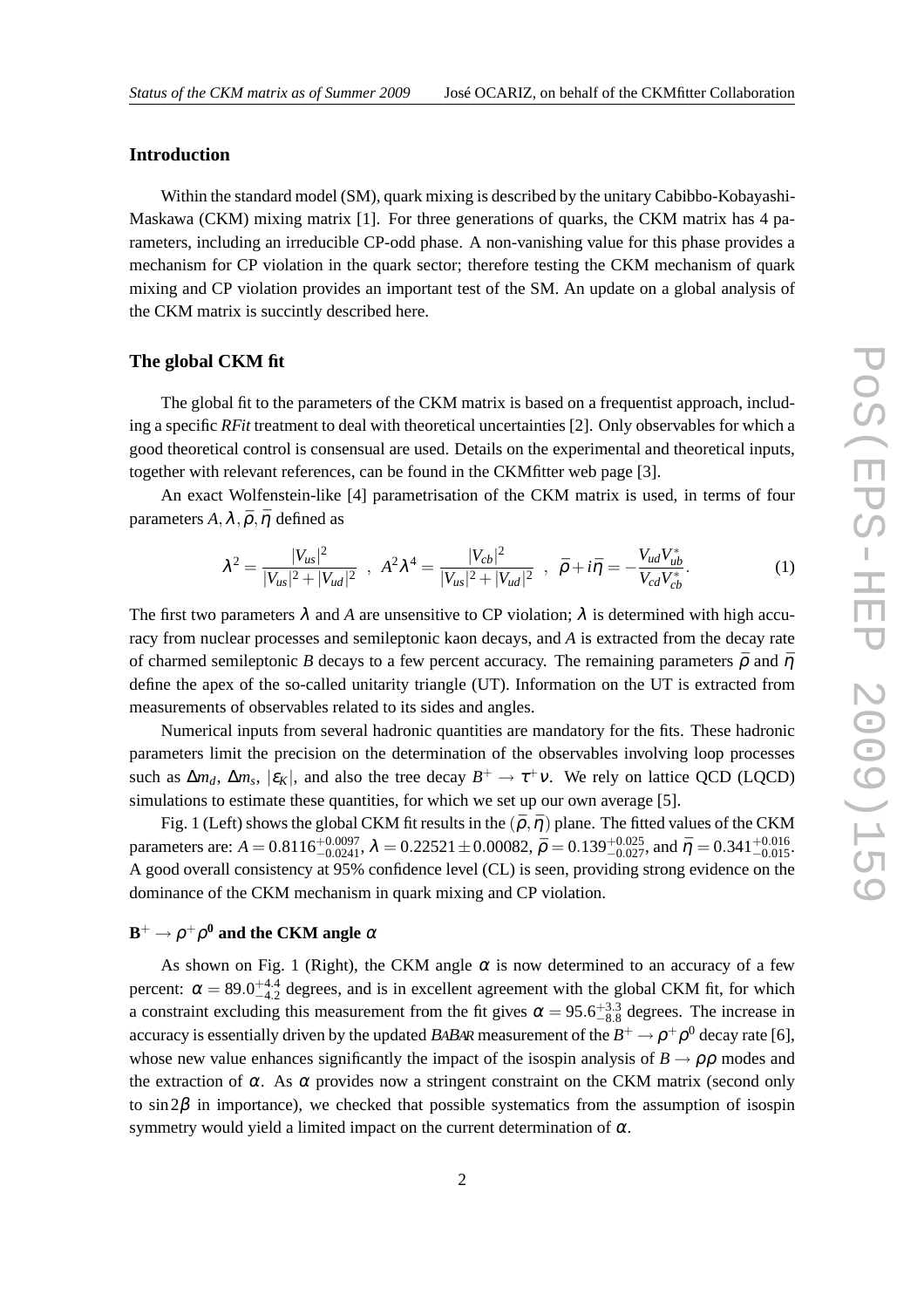

**Figure 1:** Left: Individual and global constraints, expressed as 95% CL, on the  $(\bar{\rho}, \bar{\eta})$  plane from the CKM fit. The red hashed region on the gobal fit corresponds to 68% CL. Right: CL profile of the CKM angle  $\alpha$ with the present WA measurements. The blue dot is the indirect result on  $\alpha$  from the global CKM fit.

## **B** <sup>+</sup> → <sup>τ</sup> <sup>+</sup><sup>ν</sup> **versus** sin**2**β

Looking at individual observables, the only significant discrepancies in the fit concern the measurement of sin 2 $\beta$  from charmonium *B* decays and the determination of  $|V_{ub}|$  from the decay rate of  $B^+ \to \tau^+ \nu$ . When removing each of these inputs from the global fit, the  $\chi^2$  value at minimum decreases by 2.3 and 2.4 units, respectively. The comparison of experimental and CKM fit values for these two observables is illustrated in Fig. 2 (Left). For  $B^+ \to \tau^+ \nu$ , all the experimental measurements are consistent and their WA is  $(1.73 \pm 0.35) \times 10^{-4}$ , while the global CKM fit predicts a lower value of  $(0.80^{+0.15}_{-0.09}) \times 10^{-4}$ . Scenarios including non-SM contributions to the  $B^+ \to \tau^+ \nu$ decay (i.e. an additional term mediated by a charged Higgs) do not necessarily accomodate a larger value of the  $B^+ \to \tau^+ \nu$  BR [7]. While this hint of discrepancy does not qualify yet as an evidence for non-SM physics, it clearly motivates more precise meaurements.

## **Rare kaon decays: status and prospectives**

We study the constraint from the measured BR of the  $K^+ \to \pi^+ \nu \bar{\nu}$  rare decay, for which a recent update from the E789 and E949 experiments yields 5 signal candidates, with negligible background [8]. The experimental measurement is  $(1.73^{+1.15}_{-1.05}) \times 10^{-10}$ , while the global fit using recent calculations [9] predicts a BR of  $(0.811^{+0.027}_{-0.021}(\exp) \pm 0.096(\text{theo})) \times 10^{-10}$ . Still limited by statistics, the constraint already excludes at 95% CL a region around the  $(1,0)$  vertex of the UT, as shown in Fig. 2 (Right). This illustrates the potential of a  $\mathcal{O}(100)$  signal event experiment, such as the future NA62; additional strong constraints could be added by future experiments on  $K_L \to \pi^0 \nu \bar{\nu}$ , such as KOTO [10]. While current experimental sensitivities to  $K_L \to \pi^0 \nu \bar{\nu}$  still lie orders of magnitude above the SM prediction, this measurement is essentialy free of theoretical errors and prospects for measurements could provide very a clean extraction of the  $|\bar{\eta}|$  parameter of the CKM matrix. With expected future improvements in LQCD, a constraint on the UT exclusively from kaon physics will be accessible within a few years [11].

## **Conclusions**

An ever-increasing number of results accumulated in recent years have shown that the CKM mechanism is dominant in the quark mixing sector and CP violation. The global fit to the CKM matrix shows an excellent overall consistency, with some few discrepancies within the present